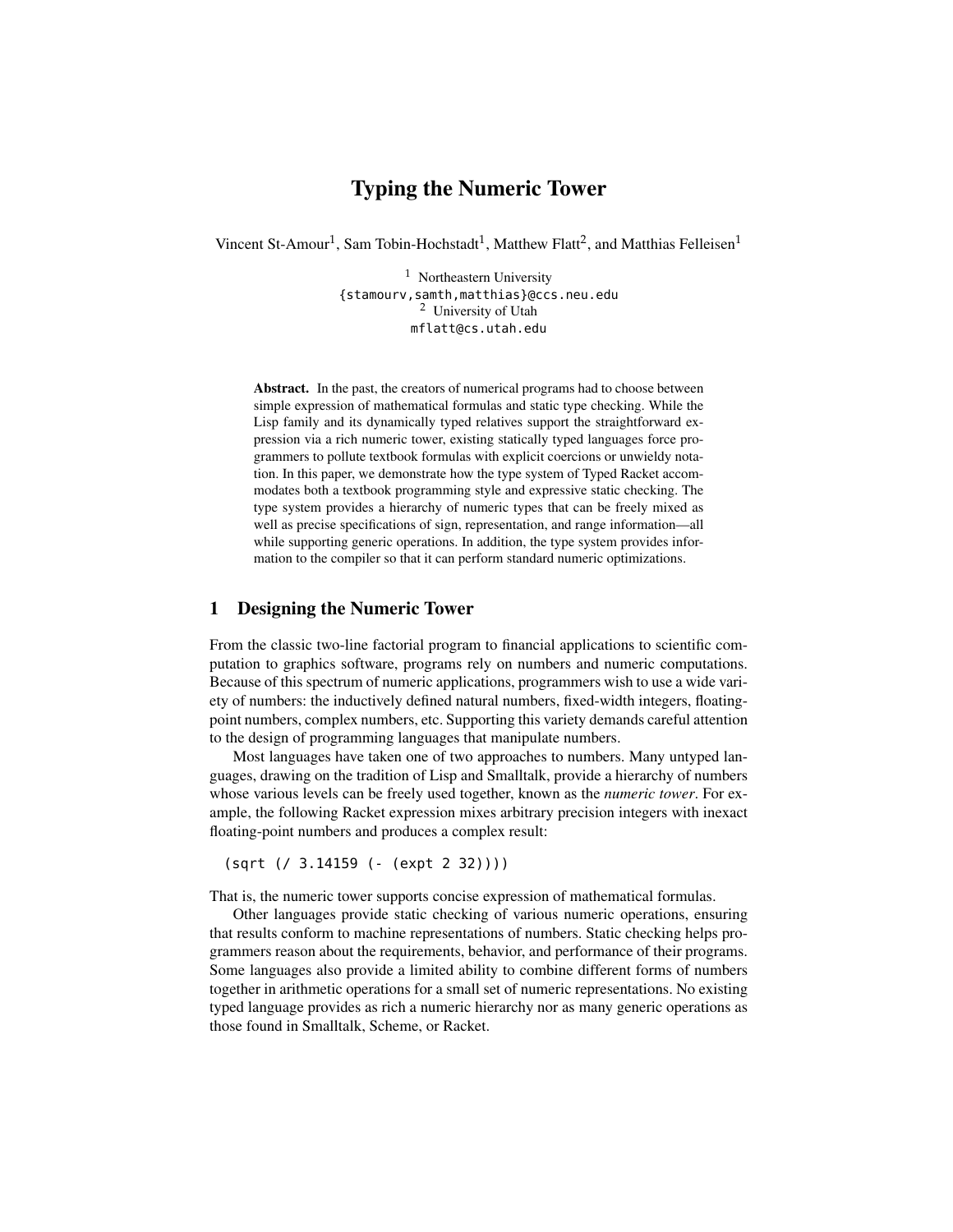In this paper, we describe the design of the numeric tower in Typed Racket (Tobin-Hochstadt and Felleisen 2008), which combines expressiveness with static checking. Typed Racket is an explicitly and statically typed sister language to Racket, a mostlyfunctional language (Flatt and PLT 2010). Using Typed Racket, programmers may convert untyped Racket programs by adding explicit type declarations. In the existing type system, we can encode fine distinctions in the hierarchy of numeric types and express numerous mathematical properties of numeric operations in their types. Combining these features allows programmers to state and enforce static properties about their numeric programs while maintaining the concise mathematical expression of untyped Racket. Furthermore, we can reuse standard optimization techniques to reap the performance benefits of static typing.

Three features of Typed Racket support this design. Due to *true union types* (Buneman and Pierce 1999) the choices of numeric types do not need to reflect the underlying runtime representation of numbers nor do they affect the representation. For example, Integer is the union of positive and negative integers, yet Racket's run-time representation has no knowledge of this division. Due to *overloading with intersection types* (Coppo and Dezani-Ciancaglini 1978; Reynolds 1988) the type system supports precise specification of the behavior of numeric operations such as + without necessitating multiple implementations. Thus it can express that adding two positive integers produces a positive integer and adding a negative integer to a negative floating point number produces a negative floating point value. Due to *occurrence typing* (Tobin-Hochstadt and Felleisen 2008, 2010) the type checker can "lower" the numeric types of variables based on dynamic tests including predicates and numeric comparisons.

The remainder of the paper begins with a series of examples that illustrate Typed Racket's approach to numeric computations. We then describe the encoding of the type hierarchy in section 3, the typing of numeric operations using overloading in section 4, and the use of occurrence typing to refine types in section 5. Finally, in section 6, we describe our implementation, focusing on challenges concerning usability.

## 2 A Rich Numeric Tower

We introduce Typed Racket and its approach to numeric programming with a series of small examples. The mathematical absolute value function,  $|-|$ , takes real numbers to non-negative real numbers. As figure 1 shows, a programmer can naturally express this simple fact via types. Furthermore, the function definition itself transliterates the textbook definition of abs into the concrete syntax of a functional programming language; Typed Racket's type system accomplishes the rest.

The pythagorean function also benefits from encoding sign information in the type system. Racket's sqrt function, like its mathematical counterpart, optionally may yield complex numbers. Programmers often write programs, however, that depend on real-valued results from sqrt. To accommodate the latter, the type of sqrt in Typed Racket maps non-negative reals to non-negative reals. Because the square of any real number is provably always non-negative and the sum of two non-negative numbers is also non-negative, the type system can validate that the length of the hypotenuse of any right triangle is non-negative. See the type of the pythagorean function in figure 1.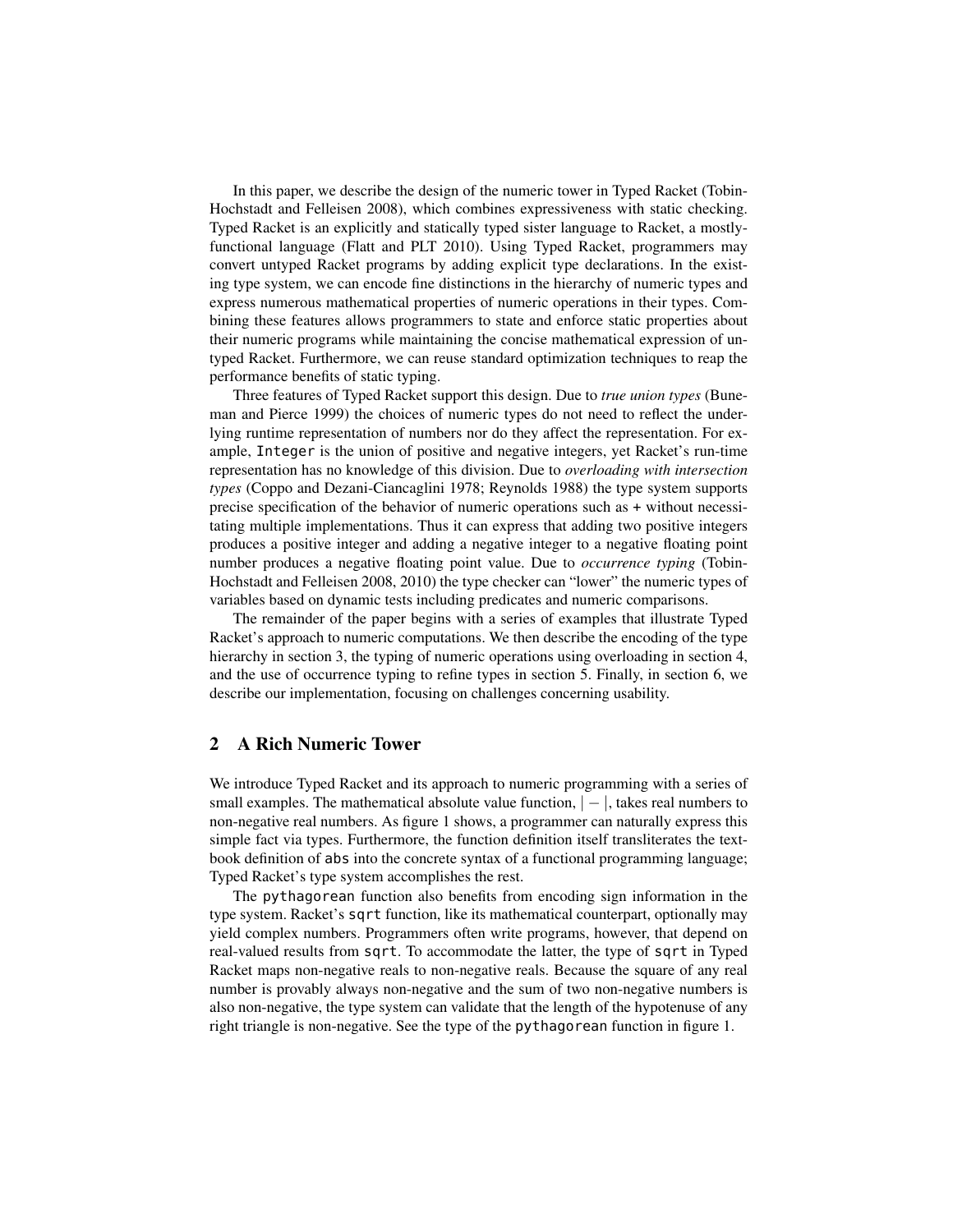```
(: abs : Real \rightarrow Nonnegative-Real)
(define (abs x) (if (> x \theta) x (- x)))
(: pythagorean : Real Real \rightarrow Nonnegative-Real)
(detine (pythagorean a b) (sqrt (+ (sqr a) (sqr b))))(: nat->hex : Natural \rightarrow (Listof Byte))
(define (nat->hex n)
  \text{(cond } [(= n \ 0) '() ][else (cons (modulo n 16) (nat->hex (quotient n 16)))]))
(: sum-vector : (Vectorof Integer) \rightarrow Integer)
(define (sum-vector v)
  (define n (vector-length v))
  (let loop ([i 0] [sum 0])
    (if (< i n) (loop (+ i 1) (+ sum (vector-ref v i))) sum)))(: gen-random : Float Float \rightarrow Float)
(define (gen-random min max)
  (next) (+ min (/ (* (- max min) x) p)))
(define p (- (expt 2 31) 1))
(define A (expt 7 5))
(define x 42) ; state of the PRNG
```
(define (next) (set! x (modulo (\* A x) p))) ;  $x_{i+1} \equiv A \cdot x_i \pmod{p}$ 

Figure 1: Numeric programs in Typed Racket

Sign properties are a special case of range properties, another common set of properties that programmers want to establish. For instance, two program fragments may need to communicate via a protocol that limits the range of encoded values. A type system that supports subtyping and overloading makes it possible to mix and match fixed-width and unbounded integers, both widely used by Racket programmers. Hence, programmers can have the mathematically correct behavior of unbounded integers as the default and may still enforce range properties when desired, without explicit coercions.

In the third example of figure 1, Typed Racket's type system guarantees that the result of (modulo n 16) fits within a byte. Arguments to nat->hex can be unbounded integers, and the range properties still hold. Similarly, in the fourth example, the type system guarantees that i is of type Index, which is bounded by the maximum length of Racket vectors. This ensures that vector index computations are performed directly using machine arithmetic instead of costly arbitrary precision operations; all index computations in sum-vector use machine integers directly. Furthermore, the results of these functions can be freely mixed with unbounded integers in subsequent computations, without introducing explicit coercions.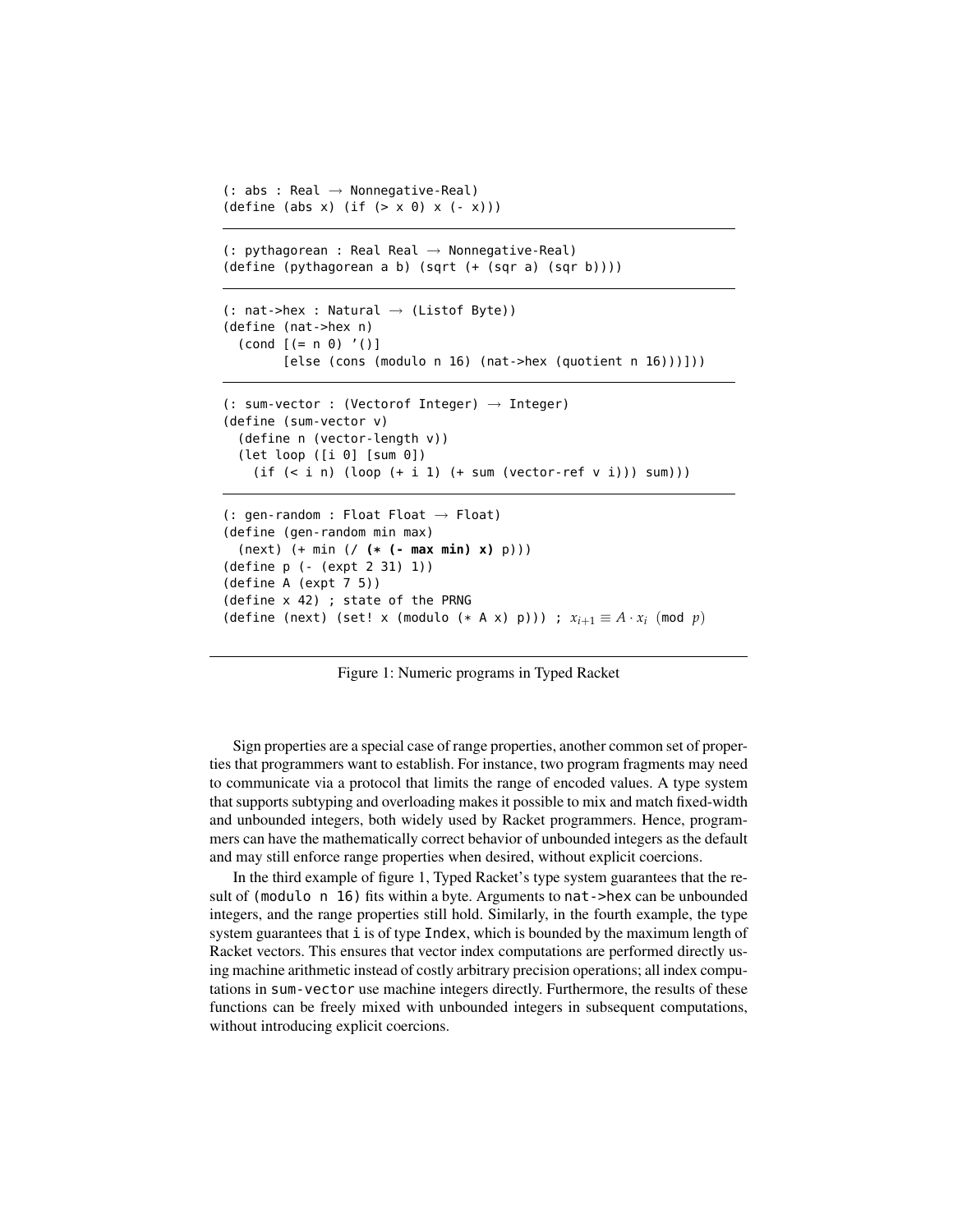The ability to freely mix numbers from different levels of the numeric tower in arithmetic expressions is another convenience of blackboard mathematics that is important for programmers. Again, many type systems require explicit coercions for mixed value expressions, as in Standard ML, Ocaml or Haskell, or provide a limited set of built-in implicit coercions, as in C or Java. A type system that can encode the promotion rules of arithmetic operations when used on operands of mixed types saves the programmer from having to repeatedly encode these rules in his programs in an ad-hoc manner.

The last example in figure 1 presents an implementation of Lewis et al. (1969)'s multiplicative congruential pseudo-random number generator that features mixed-type arithmetic with integer and floating-point numbers. Local type inference (Pierce and Turner 2000) determines that p, A and x are of type Integer and both arguments to gen-random (min and max) are of type Float. In the boldface section, the result of the subtraction, a floating-point number, is multiplied by an integer, which results in a floating-point number. This implementation is structurally that of a textbook; the actual mathematical operations are unobscured by coercions or other artifacts.

## 3 Encoding the Numeric Hierarchy

To encode arithmetic specifications, a type system must classify numbers. For example, if a type system is to encode specifications involving sign properties, it needs to distinguish between positive and negative numbers at the type level. To reason about exactness of results, a type system needs to encode exactness of numbers as part of their type. We express distinctions along these axes using true unions and subtyping.

#### 3.1 Union types

Typed Racket provides general union types. For example, (U Integer Float) contains all integers as well as all floating-point numbers. Subtyping follows the usual rules for union types, e.g., both the Integer type and Float type are subtypes of (U Integer Float). It thus is possible to use either an integer or a floating-point number as a value of the union without injection.

Since true unions do not add tags to the values of their constituents, they do not impose constraints on the underlying machine-level representation of data, which has several benefits. First, we can overlay a type hierarchy on top of Racket's existing representations, without requiring changes to the compiler and runtime. Second, we can make finer-grained distinctions at the type level than at the representation level. For example, while Racket uses the same IEEE 754 floating-point representation scheme for positive and negative floating-point numbers, Typed Racket distinguishes the two at the type level by providing both a Positive-Float and a Negative-Float type. Finally, because we build our numeric types as unions of non-overlapping base types, the intersection of any two numeric types is necessarily a union of some of those nonoverlapping base types and thus denotes a valid type. Therefore, we reap some of the benefits of useful intersection types without the need for general intersection types.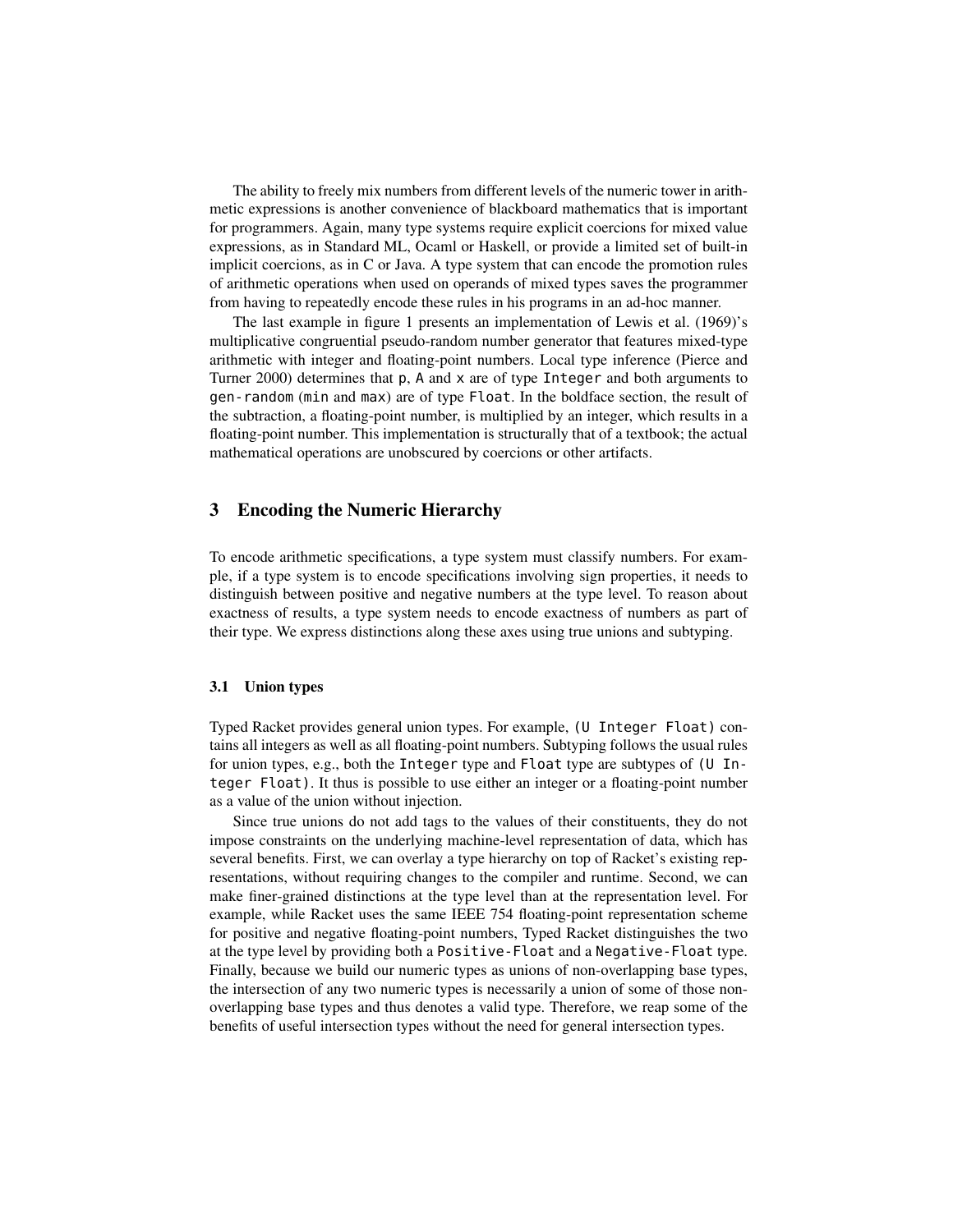#### 3.2 Layers of Numbers

Figure 2 shows Typed Racket's *layers* of the numeric hierarchy. Most layers correspond to well-known sets, such as integers, rationals, and complex numbers. Others correspond to numbers with specific machine representations, such as floating-point.

These layers are similar to the numeric types offered by most programming languages. In addition to the usual integer and floating-point layers, Typed Racket offers exact rationals and both exact and floating-point complex numbers. Members of these layers are integrated with the rest of the numeric tower: operations on numbers from other layers of the tower can produce rationals or complex numbers. For example, the result of dividing 2 by 5 is the fraction  $\frac{2}{5}$ . Rationals and complex numbers can also be mixed freely with numbers from the other layers of the tower; e.g., the addition of the rational  $\frac{2}{5}$  and the integer 3 yields the rational  $\frac{17}{5}$ .



Figure 2: Typed Racket's numeric type hierarchy, with signs

Layers are related by subtyping in the expected fashion; Integer is a subtype of Rational, which is a subtype of Real. Float is also a subtype of Real. All numeric types in Typed Racket are subtypes of Complex. For convenience, Typed Racket provides a Number type as a synonym for Complex; we use the two interchangeably.

#### 3.3 Signed Types

As a refinement of layers, Typed Racket distinguishes numbers based on their sign. Typed Racket offers positive and negative subdivisions of all layers except Complex, as well as types for integer zero and for both of the floating-point zeroes, producing types such as Positive-Integer and Negative-Rational.

In addition, unions can express types such as Natural, which corresponds to the union of Positive-Integer and Zero, the type of the integer zero. It would be possible to subdivide the Complex layer into quadrants to achieve a similar effect.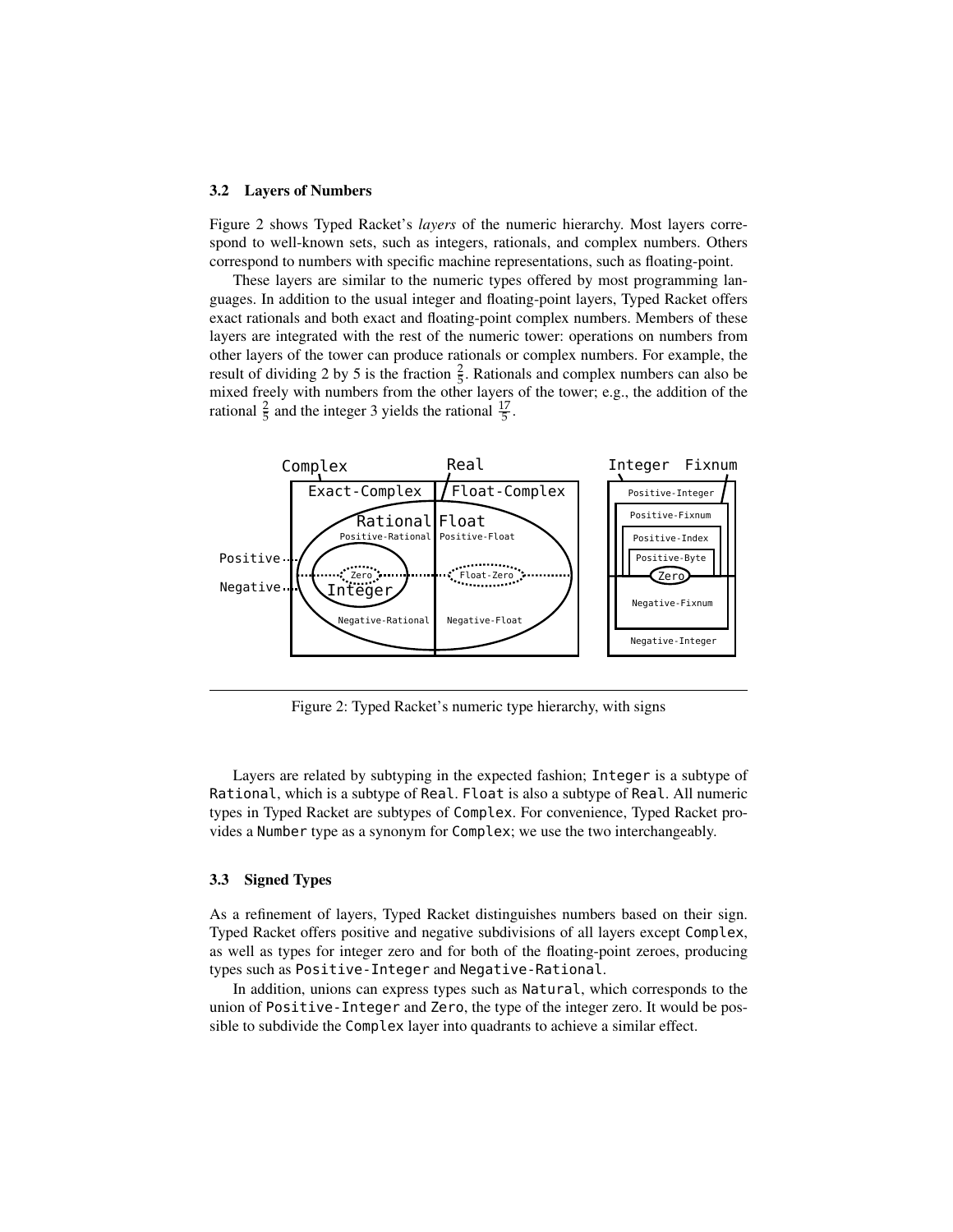The different zero types are singleton types that contain only the appropriate zero. Singleton types for first-order values are straightforward, and fit nicely in our subtyping hierarchy. For convenience, a Float-Zero type containing both floating-point zeroes is provided, as well as a Real-Zero type that also includes the integer zero. Since these different zero values cause distinct behavior when used as arguments, we distinguish them both at the type level as well as at the value level. As explained in section 5, zero types are most useful for comparisons. Since comparisons are not defined on complex numbers, complex zero types are of limited usefulness and are not provided.

As expected, the sign distinctions preserve the subtyping of layers: Positive-Integer is a subtype of Positive-Rational. In addition, signed subsets are subtypes of their parent layer: Positive-Integer is also a subtype of Integer. In fact, Integer is the union of Positive-Integer, Negative-Integer and Zero. Similarly, the Positive type is the union of the "positive" types. Figure 2 shows how sign distinctions refine the numeric hierarchy; see the dotted lines.

#### 3.4 Encoding Range Information

The integer layer is further subdivided into fixed-width integer types, corresponding to different ranges. The Byte type contains the integers from 0 to 255, the Index type is bounded by zero and the length of the longest possible Racket vector. The Fixnum type contains all integers that Racket stores as tagged machine integers on every platform.<sup>[3](#page-5-0)</sup> Those ranges capture a large number of use cases in existing Racket programs. Other ranges could be provided as needed. To prevent base types from overlapping, we fix the ranges when implementing the type system. In addition, bounds on range types are static; bounds cannot depend on values, unlike in dependently-typed systems.

Sign distinctions can also apply to these types to express types such as Positive-Byte or Negative-Fixnum. These types are also related by subtyping: Byte is a subtype of Index, which is a subtype of Nonnegative-Fixnum. Figure 2 shows a close-up view of the subdivisions of the integer layer.

## 4 Typing Operations

To exploit our numeric tower, we need type signatures for primitive operations that are generic and yet as tightly specified as possible. For example, if x and y are Integers, then  $(+ x y)$  is also an Integer, yet if x and y are Float-Complex numbers, then that should be the result type as well. In this section, we present both the properties of our basic type environment and the mechanisms for expressing such properties.

#### 4.1 Overloading with Ordered Intersection Types

Untyped Racket already provides overloading for numeric operations. The function + produces exact results when given exact inputs, and otherwise produces inexact results. The challenge for Typed Racket is to represent these overloadings in the type system and to refine them using the distinctions that only exist in the type environment.

<span id="page-5-0"></span><sup>3</sup> This last point is discussed further in section 6.4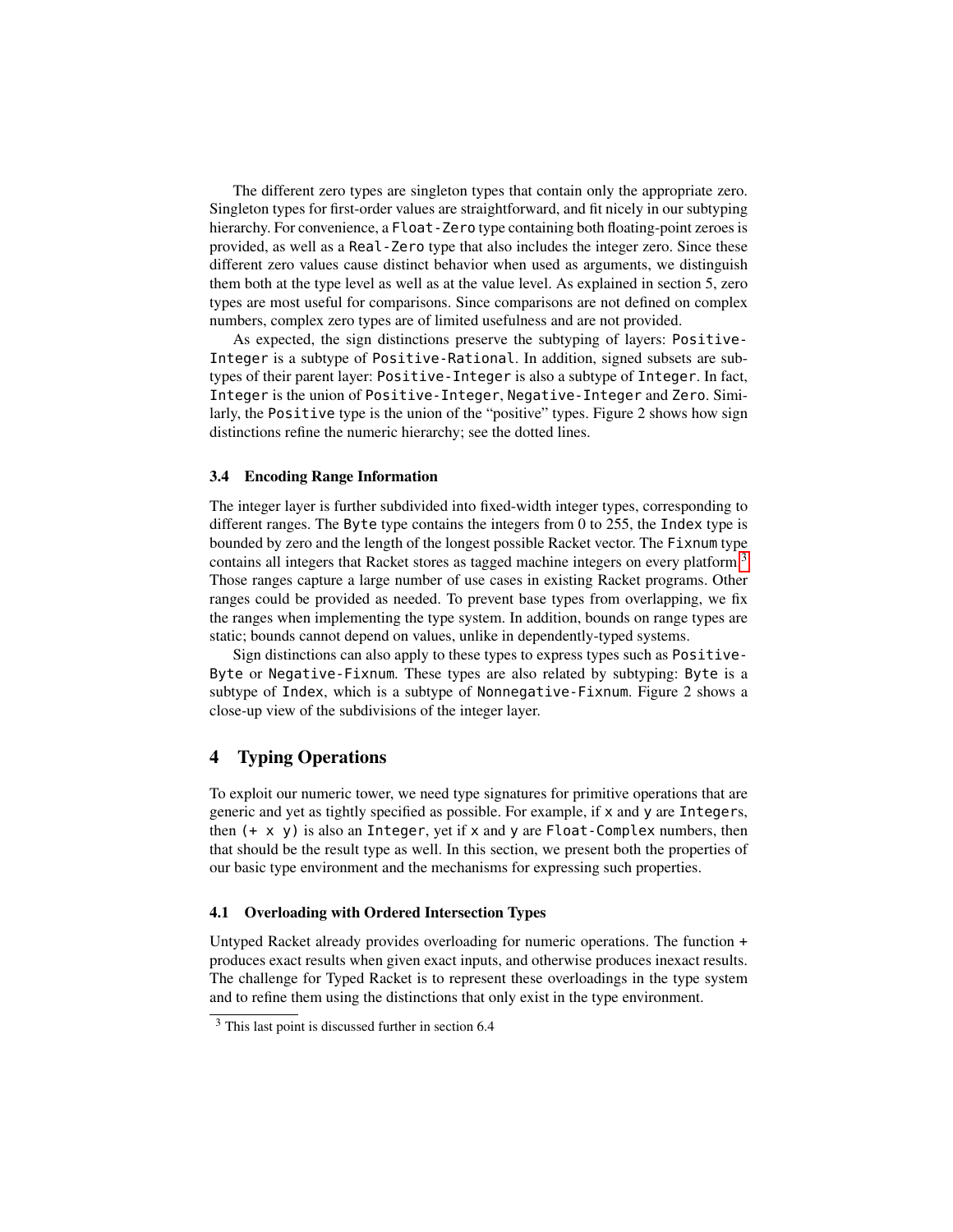We use *ordered intersection types* to express the multiple possible behaviors of numeric operations. Intersection types (Coppo and Dezani-Ciancaglini 1978; Reynolds 1988) are well known in the type system literature and have been extensively studied in many contexts. In their most general form, intersection types are too expressive and undecidable. Typed Racket instead offers a pragmatic flavor of intersections of function types.[4](#page-6-0) To increase the predictability of the system for programmers, intersections of function types are considered in order, with earlier types taking precedence over later types.[5](#page-6-1) Thus, the following types are equivalent in Typed Racket:

 $\top \rightarrow \top$   $(\top \rightarrow \top) \wedge (\text{Integer} \rightarrow \text{Integer})$ 

because  $\top$  is a supertype of Integer, and thus the first conjunct applies in all possible cases. Typed Racket provides the case $\rightarrow$  type constructor to build function intersection types. Using this type constructor, we can express this fragment of the type of +:

```
(: + (case \rightarrow (Integer Integer \rightarrow Integer))(Float Float \rightarrow Float)
                (Number \rightarrow Number))
```
Although intersection types are useful for functions that branch based on their input type, conditionals are not required. For example, this program type checks:

```
(: f (case\rightarrow (Number \rightarrow Number) (String \rightarrow Number))
(detine (f x) 0))
```
A function definition with an intersection type must check properly for *each* branch in the intersection, but no other restrictions are imposed.

In the remainder of this section, we consider several varieties of numeric operations, and show how fine-grained numeric types and overloading via ordered intersections help us express a variety of semantic properties in our type system.

#### 4.2 Simple Numeric Operations

The most basic use of overloading for numeric operations is to express the closure properties of arithmetic operations such as + and \*. For example, the type of + includes conjuncts specifying that the sum of two Integers is an Integer, and that the sum of two Real numbers is also Real. These properties hold for \* as well.

Signed types provide scope for expressing useful mathematical properties. For example, the type fragment

(Negative-Real Negative-Real  $\rightarrow$  Positive-Real)

<span id="page-6-0"></span><sup>&</sup>lt;sup>4</sup> Intersections of function types are especially interesting because they reify overloading.

<span id="page-6-1"></span><sup>5</sup> The need for ordered intersection types is further motivated by Racket's case-lambda construct whose operational behavior calls for an ordered execution of clauses.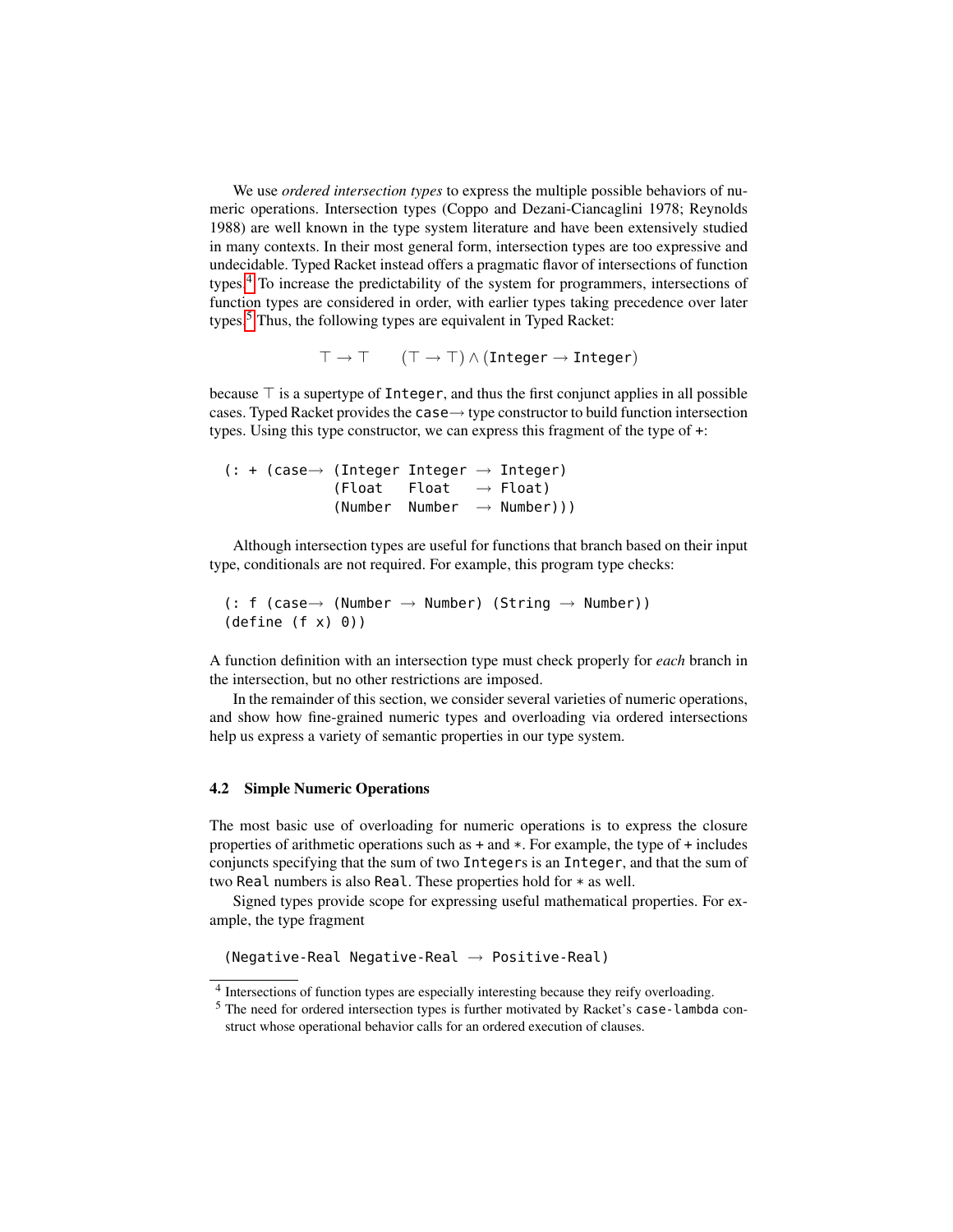expresses that \* produces positive real numbers when given negative inputs. Using overloading, the types of \*, /, and other operations can express these properties precisely.

Range-bounded types are trickier, because they enjoy fewer closure properties. For example, the sum of two Indexes may not be an Index itself, because integer addition in Racket can exceed the length of the largest possible vector. However, the sum of two Indexes *is* a Fixnum.

Further, Racket and Typed Racket support mixed-typed arithmetic. Hence, the types of primitive operations must describe this behavior as well. For example, the sum of a Float and an Integer is a Float by the promotion rules for addition.

#### 4.3 Other Operations

Many numeric operations in Racket have semantic properties that are expressible using the combination of overloading and our numeric type hierarchy. For example, the modulo operation, when given a bounded modulus, produces a bounded result. This property is key to typing the nat->hex function in figure 1. Other operations that are given similarly expressive types include floor, ceiling, and round.

Coercion operators can also be precisely typed using overloading. The function exact->inexact, which converts exact integers and rationals to floating point values, comes with a type that includes the clauses Real  $\rightarrow$  Float and Complex  $\rightarrow$ Float-Complex.

Finally, some operations have special properties on parts of their domain. The sqrt function potentially produces Complex results, but it produces Nonnegative-Reals for non-negative inputs. The pythagorean function in figure 1 relies on this overloading to prove that the third side of a right triangle always has non-negative length.

### 5 Refining Types with Dynamic Tests

In many cases programs use dynamic tests to determine properties of numeric values. The Typed Racket type system uses occurrence typing (Tobin-Hochstadt and Felleisen 2008, 2010) to refine the types in the program using dynamic type tests such as exactinteger? and positive?. In addition, we can also express useful properties of comparison operators using occurrence typing, thus refining types even further.

#### 5.1 Numeric Predicates

The key idea of occurrence typing is expressed with the abs function from figure 1:

(: abs : Real  $\rightarrow$  Nonnegative-Real) (define (abs  $x$ ) (if (positive?  $x$ )  $x$  (-  $x$ )))

To check this function, the type checker proceeds as follows.

- The function signature assigns Real to x.
- $-$  Based on (positive?  $x$ ), the type system determines that if the condition holds, x must have the type Positive in the *then* branch.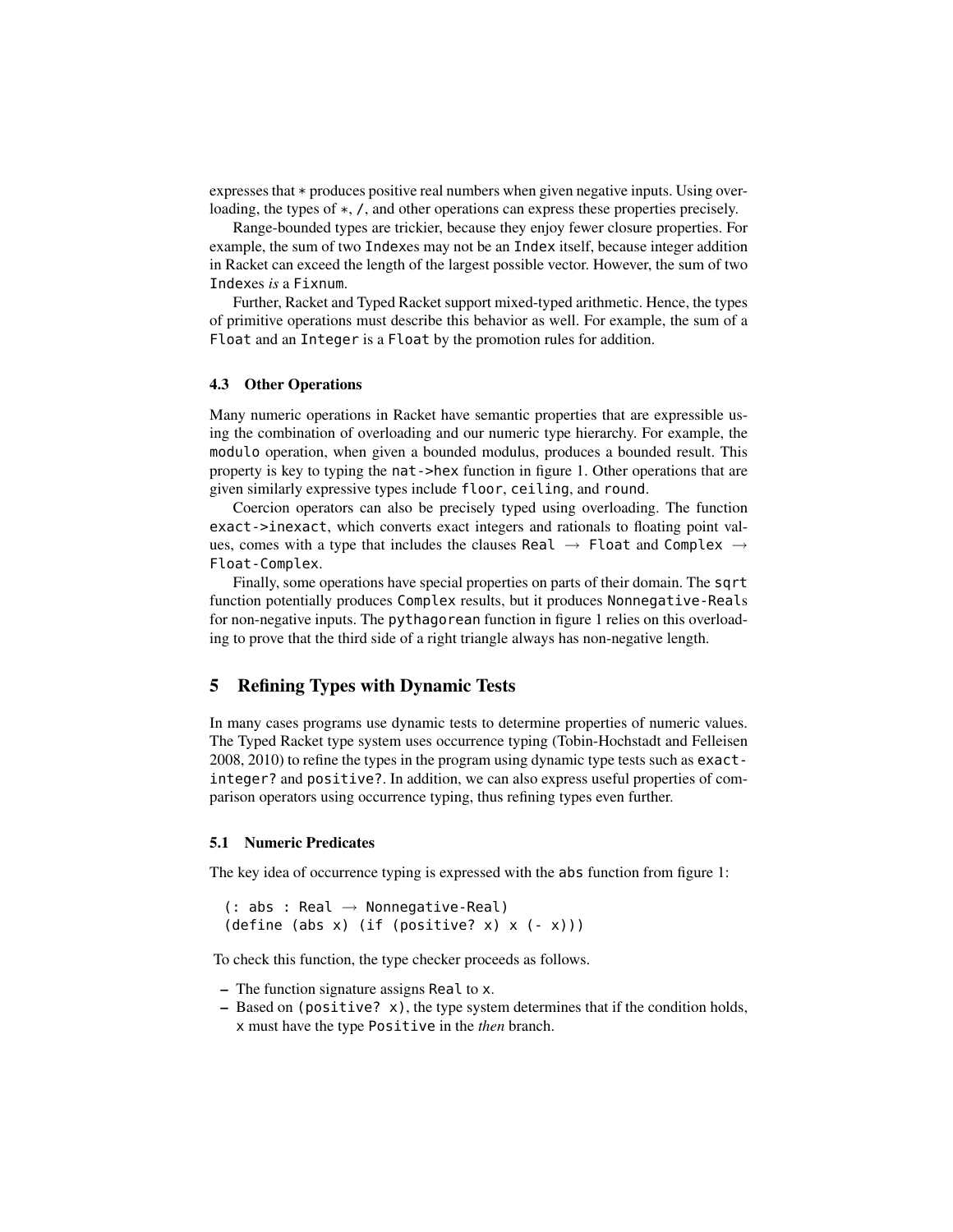- Since restricting Real to Positive produces a subtype of Nonnegative-Real, the *then* branch type checks correctly.
- In the *else* branch, the type of x must be both a Real and not Positive, yielding the Nonpositive-Real type, which via negation yields the Nonnegative-Real type, as desired.

To express that positive? determines whether its argument has type Positive, its type is

$$
\textit{positive?}: \left(x:\textit{Real } \xrightarrow{\textit{Positive}x} \textit{Boolean}\right)
$$

The annotation above the arrow is a *proposition* about the parameter *x*. Specifically, it says that  $x$  is positive if the result is true and it is not positive otherwise. With types such as this one, Typed Racket understands many more numeric predicates than simply positive?, including real?, inexact?, fixnum? and others.

Because Typed Racket has a precise type hierarchy, a wide variety of predicates can refine types. For example, Positive is a union of positive integers represented both as machine integers and bignums, as well as positive exact rationals and positive floating point numbers. A type hierarchy with coarser-grained distinctions would sacrifice some of the precision available for describing the behavior of positive?.

Another advantage of occurrence typing in combination with numeric predicates is that it greatly reduces the need for explicit downward coercions within the numeric hierarchy. For example, the following function verifies that its input is an exact integer:

```
(: assert-exact-integer : Any \rightarrow Integer)
(define (assert-exact-integer in)
  (if (exact-integer? input) in (error "not an integer")))
```
Without occurrence typing, this program would require an explicit injection into the exact integer type. Instead, we leverage both the untagged union representation of Racket numbers and the handling of predicates by the type system to avoid coercions.

#### 5.2 Comparison Operators

While occurrence typing is useful for predicates, programmers are more likely to employ comparison operators than predicates in numerical programs. Returning to the abs function, we can rewrite its body to use a comparison and it still type checks:

$$
(if (> x \ 0) \ x \ (-x))
$$

From the programmer's perspective, the two versions of the function are identical. The > function is not a predicate, however. We can still use the expressiveness of the types to encode this information in the type of >, leading to (among other overloadings):

$$
> : \left(x : \text{Real } y : \text{Zero } \xrightarrow{\text{Positive} \chi} \text{Boolean}\right)
$$

That is, when the second argument  $(y)$  of  $\geq$  is Zero, the result of the comparison is true only if the first argument  $(x)$  is Positive.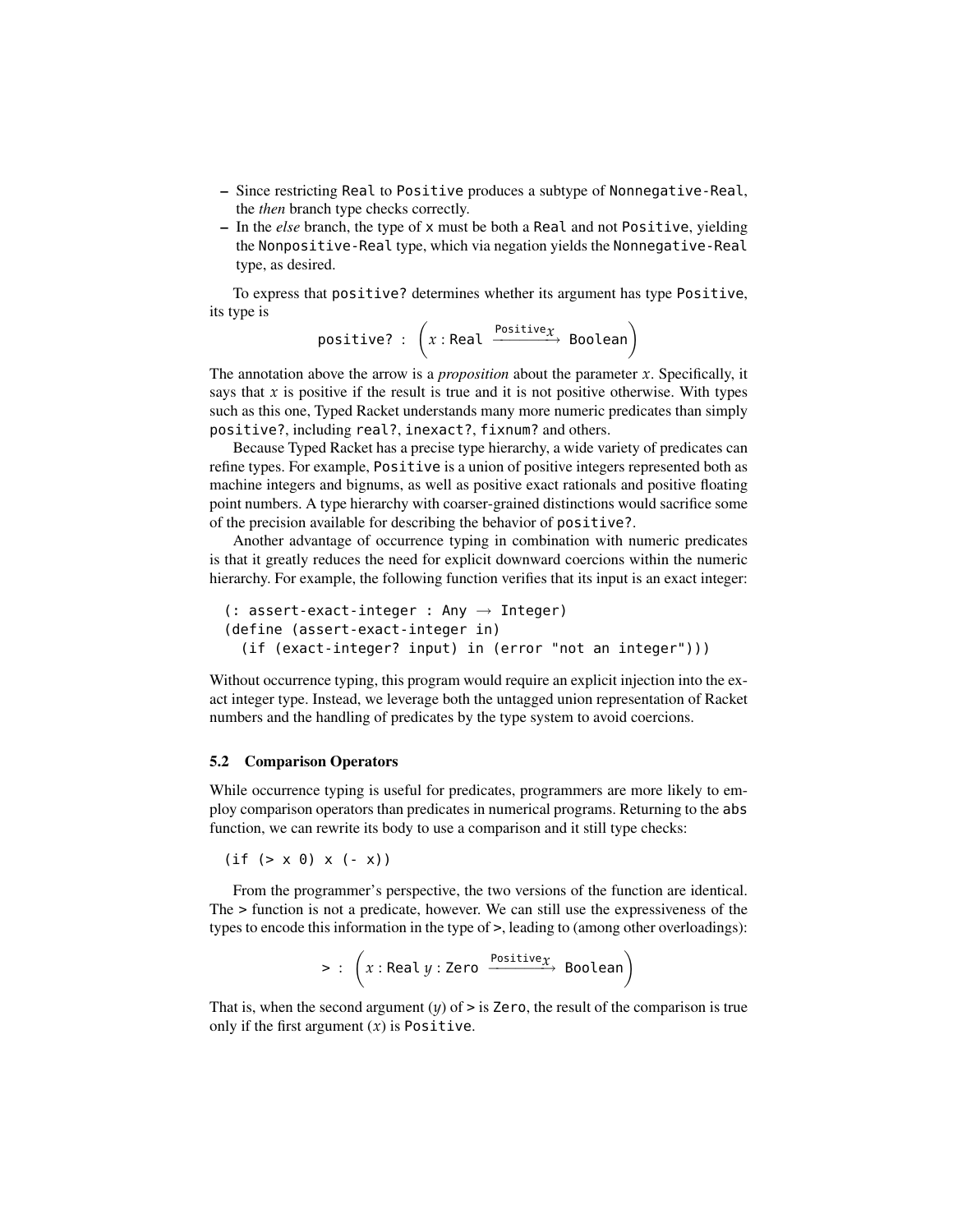Comparison with distinguished integer literals is a special case that appears only in a few types of the base environment. More commonly, comparison operators are used as in the sum-vector function given in figure 1. Its definition is

```
(define (sum-vector v)
(define n (vector-length v))
(let loop ([i 0] [sum 0])
   (if (< i n) (loop (+ i 1) (+ sum (vector-ref v i))) sum)))
```
There are several aspects of this definition to note. First, n is the result of vectorlength, which must be of type Index. Second,  $\mathbf{i}$  is initially 0 and it is only incremented, classifying it as a Natural. Now, when we consider the comparison operation, we see that if  $(< i n)$  is true, then i must be both greater than 0 and smaller than the largest possible vector, meaning that i must be an Index itself in the *then* branch. This is exactly the needed information to prove that i is *always* a Fixnum, allowing the compiler to optimize both the addition and comparison to use simple and efficient machine instructions.

To express this information, we again use the mechanism of associating propositions about argument types with the boolean result of functions:

$$
\lt: \left(x : \texttt{Natural } y : \texttt{Index} \xrightarrow{\texttt{Index}} \texttt{Boolean}\right)
$$

Further, this technique applies to comparison operators for all range-bounded types, such as Fixnum, as well as signed types such as Negative.

Using occurrence typing in conjunction with overloadings of comparison operators, Typed Racket can automatically prove tight bounds on numeric types based solely on the dynamic checks *already present* in programs. This supports both optimization and static checking for programs such as sum-vector.

## 6 Implementation

Over the past year, we implemented the type environment of sections 3 through 5 in Typed Racket without changing the basic type system. More precisely, the type assignment for the primitive operations now encodes basic mathematical theorems. Building a practical type system from these encodings has posed some challenges, however. We discuss the interesting ones in this section.

#### 6.1 Precise Types and Invariance

While it is generally desirable to assign precise types that include sign and range information, doing so can sometimes lead to unexpected behavior. Consider the program

(define x (box 3)) (set-box! x 2000)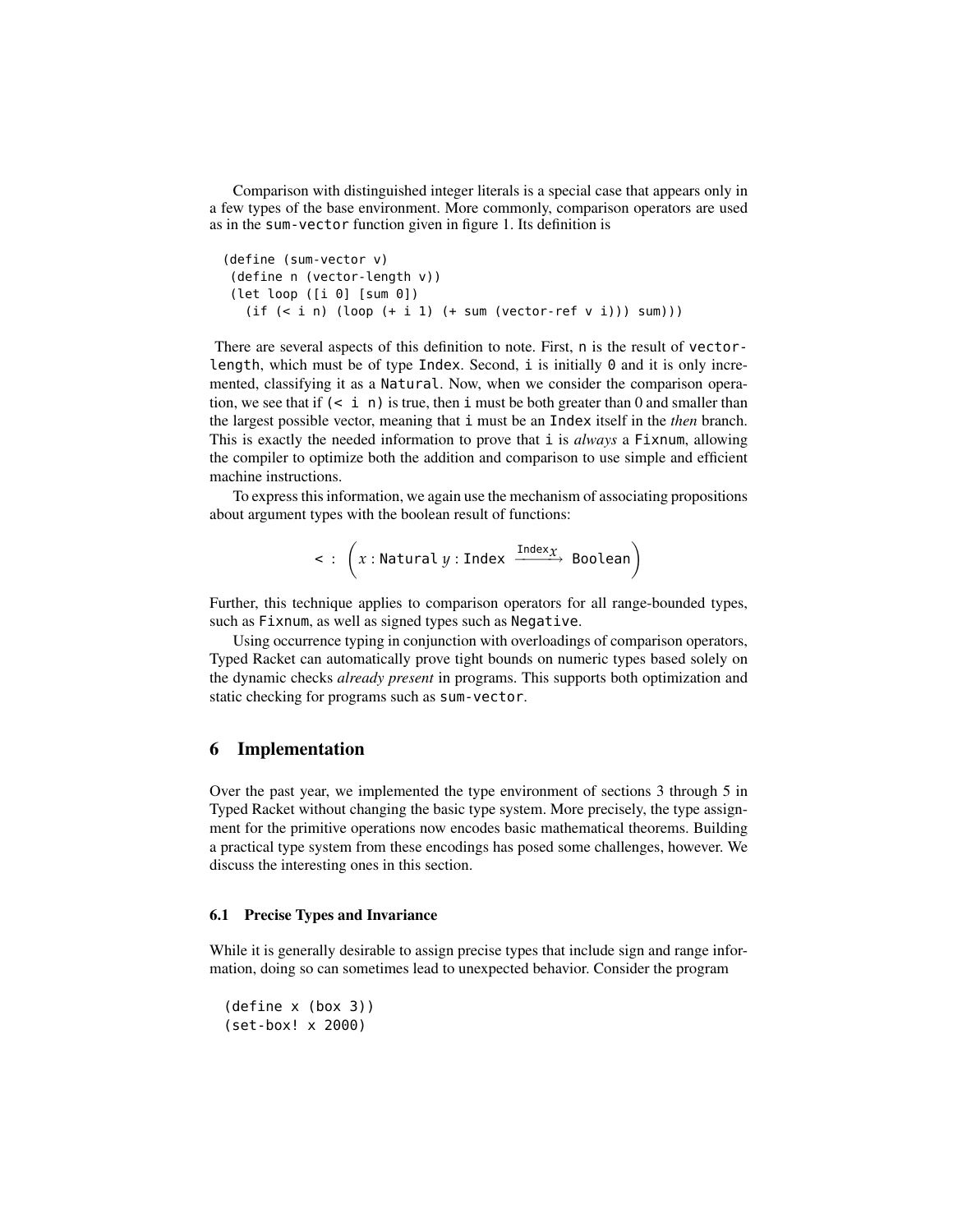This program defines a mutable box that contains the integer 3. The most precise type we can locally infer for 3 is Positive-Byte, and if we were willing to use this type, x could be assigned the type (Boxof Positive-Byte). This type assignment implies, however, that attempting to set the contents of x to 2000 is a type error. Similar issues arise with any invariant type constructor.

Although this behavior is perfectly correct from a theoretical perspective, it has severe usability drawbacks. In the code bases we studied, initializing a box with a small integer, often zero, and later assigning significantly larger ones is a common occurrence. We therefore make this common case the default.

This decision means that the typechecker generalizes types that are used as arguments to invariant type constructors. In the above example, Positive-Byte would be generalized to Natural, and x would be of type (Boxof Natural), which is more broadly useful. Generalization requires balancing of course. For example, we could use Complex instead of Natural, but doing so would discard all the information contained in the original type. The generalization function takes into account heuristics inspired by our corpus of numeric Racket programs as well as feedback from users of Typed Racket.

Finally, programmers can override the results of local type inference with explicit annotations to assign more permissive or restrictive types.

#### 6.2 Precise Types and Arguments

Precise types make it possible to enforce interesting numerical properties, but it may be inconvenient to enforce them at all times. For example, we could restrict vector-ref, which indexes into a vector, to accept only indices of type Index, which are guaranteed to not exceed the length of the longest possible vector.

An experiment with this choice indicates, however, that it leads to severe usability issues in practice. Consider this variant of sum-vector from figure 1:

```
(define (sum-vector v)
  (define n (vector-length v))
  (let loop ([i (- n 1)] [sum 0])
    (if (> i -1) (loop (- i 1) (+ sum (vector-ref v i))) sum)))
```
This loop should produce identical results to the original version of sum-vector, despite iterating backwards over the input vector. In this case though, the index i cannot be assigned the Index type, since its value is -1 for the last iteration of the loop. If we enforce that vector-ref can only accept indices of type Index, this program would not type check and the programmer would have to rewrite the loop to appease the type checker. Our experience suggests that this typechecking failure is both confusing and frustrating to programmers.

To avoid such usability problems, our type system abides by Postel's law (Postel 1980) as a guiding principle for the types of the Typed Racket standard library. Library functions typically feature somewhat permissive argument types—vector-ref accepts Integer as an index, and errors if necessary—and the most precise return type possible. That way, the proof obligations do not overwhelm the programmer. And yet,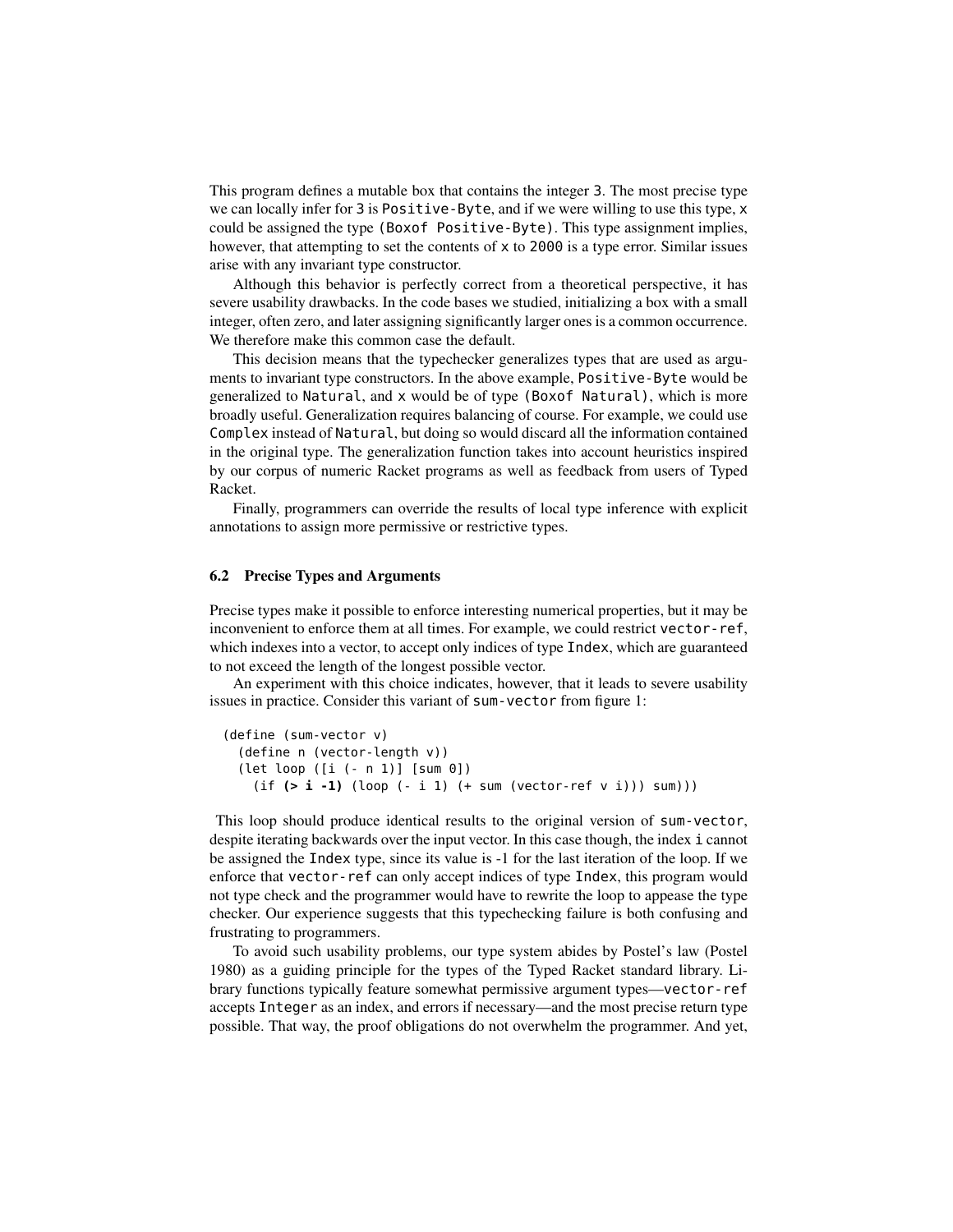programmers can benefit from precise return types when they do want to enforce stricter properties in their own code.

Thus, if a program wants to communicate that vector indices can only be of type Index, it is possible:

```
(: picky-vector-ref : (\forall (X) (Vectorof X) Index \rightarrow X))
(define picky-vector-ref vector-ref)
```
Since the new restrictive type is a subtype of the original type of vector-ref, the program typechecks just fine. This technique could also be used to statically enforce that the second argument of the division operator cannot be zero.

#### 6.3 Printing Types

Encoding properties in types means types become large. Although manipulating, and operating on, such large types intuitively impacts type-checking time, we have not noticed a significant impact in practice. The large size of these types is problematic, however, when a programmer must see them.

Error reporting is the most important point of contact between programmers and the types of primitives. If a function is given arguments of the wrong type, an error message is displayed, along with the valid argument types of this function. By displaying the domains of the function, the error informs the programmer of what constitutes a valid argument to the function. As such, this type is useful information.

Unfortunately, the large number of cases in some numeric types causes an explosion in the size of error messages. An example of such an error message is shown in the left column of figure 3. Each of these domains are associated to a different return type: adding two Bytes results in an Index, adding two Floats results in a Float, and so on. It makes sense to have all these domains as part of the type, but this information does not belong in error messages. If a programmer passes a string to the + function, the error message should merely say that + accepts only numbers.

To reduce the extraneous information in error messages, the type checker filters out domains that are subtypes of other domains. In the above example, since all domains are subtypes of Number, only this last one is displayed, as shown in the right column of figure 3. The error message is just as informative and much easier to digest than the original. This heuristic also ensures that the type checker does not discard unrelated domains. For example, if a function has just two domains, Integer and Float, both are present in the error message because they are unrelated by subtyping. This is desirable because both branches carry useful information.

In addition, before filtering subsumed domains, we remove any domains that would lead to results that are inconsistent with the expected return type. For example, if the type checker expects an Integer as the result of an application of +, it can safely discard domains involving Float and Complex. After this initial filtering, it can remove subsumed domains as before. As a result, the error message that is shown when applying + with an expected type of Integer mentions only Integer.

The same techniques are used when printing types at the REPL, which is the other important point of contact between programmers and types. Full types can be displayed on demand if programmers want to explore them.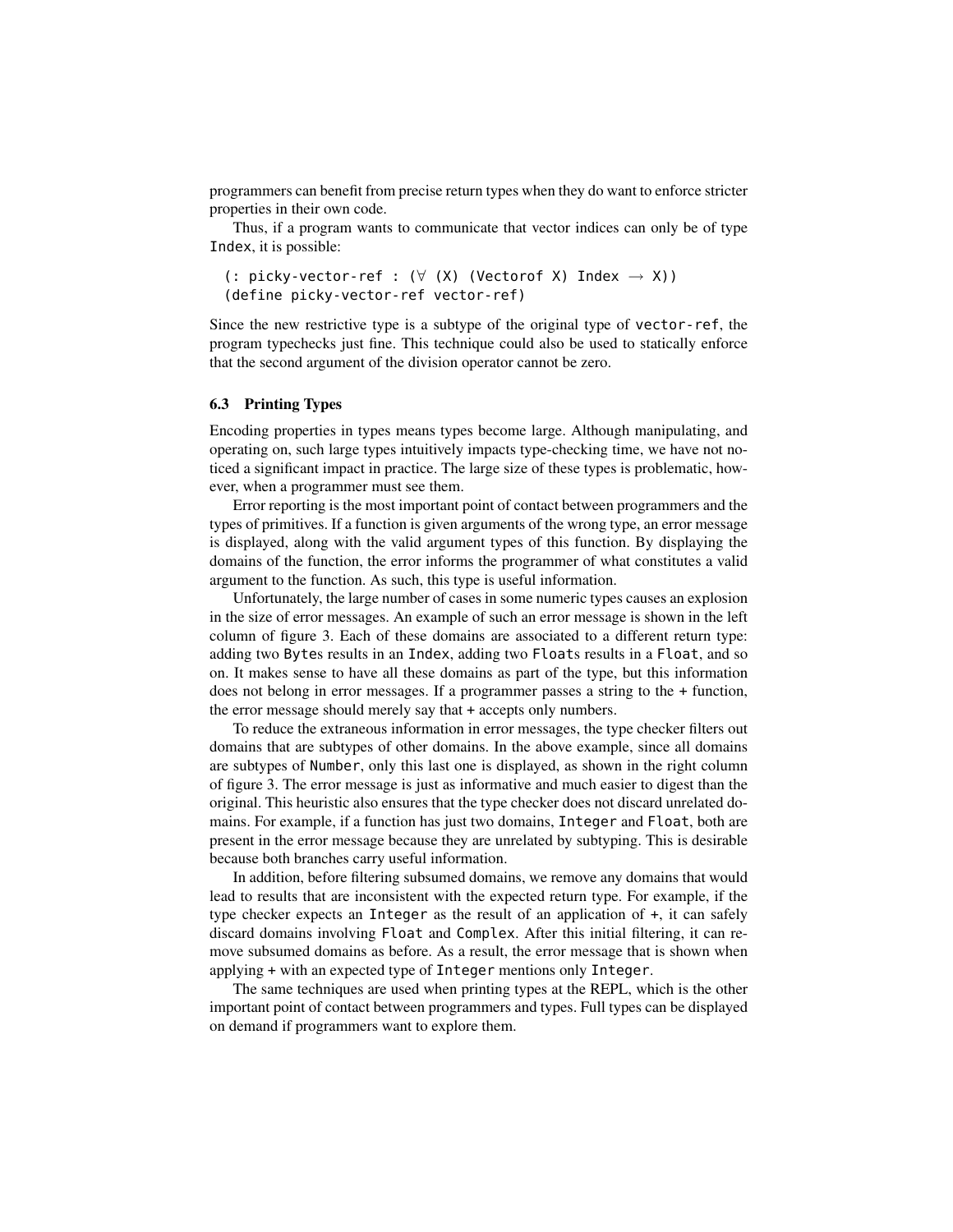```
> (+ 1 "A")Type Checker: No function domains
 matched in function application:
Domains:
 Zero Zero
 Zero Positive-Byte
 Byte Positive-Byte
 Byte Byte
         ... <snip 58 lines> ...
 Real Real
 Float-Complex Number
 Number Float-Complex
 Number Number
Arguments: Positive-Byte String
in: (+ 1 "A")
                                      > (+ 1 "A")Type Checker: No function domains
                                        matched in function application:
                                      Domains: Number Number
                                      Arguments: Positive-Byte String
                                       in: (+ 1 "A")
```
Figure 3: Original typechecking error message versus simplified error message

#### 6.4 Typechecking Literals

Finally, the fine-grained distinctions among types affect the type-checking of literals. When assigning a type to a literal, the typechecker needs to know where that literal falls with regards to the divisions discussed previously. Since the typechecker has access to the value of literals, this is for the most part straightforward. Portability between platforms complicates matters, however, and compiled Racket programs are portable. In particular, it is possible to typecheck and compile a program on one architecture and to run it on a different one. While the range of integers that fit within a byte is constant, the range of numbers that Racket stores as tagged machine integers is architecturedependent. Hence, the typechecker must make conservative assumptions and assigns fixed-width integer types only if it is correct to do so on all architectures supported by Racket. For this reason, the Index type is limited to the closed interval [0,  $2^{28} - 1$ ] and Fixnum is limited to  $[-2^{30}, 2^{30} - 1]$ .

#### 6.5 Optimization

Numeric types guide compiler optimizations, and the Typed Racket compiler (Tobin-Hochstadt et al. 2011) is no exception. It reuses existing optimization technology with few major changes. Most of the time, the optimizer ignores the fine-grained distinctions, for example, the distinctions among the various subtypes of Float. Doing so gives the compiler a view similar to what optimizers would see in other typed languages, making the reuse of existing optimization techniques straightforward. Examples of numeric optimizations performed by the Typed Racket compiler are dispatch elimination, unboxing and arity-raising of complex number operations.<sup>[6](#page-12-0)</sup>

<span id="page-12-0"></span><sup>6</sup> Wright and Cartwright (1997)'s typing efforts for Scheme-like languages, as well as those of others, lacked the expressive power to distinguish between different classes of numbers and to optimize numeric code in this fashion.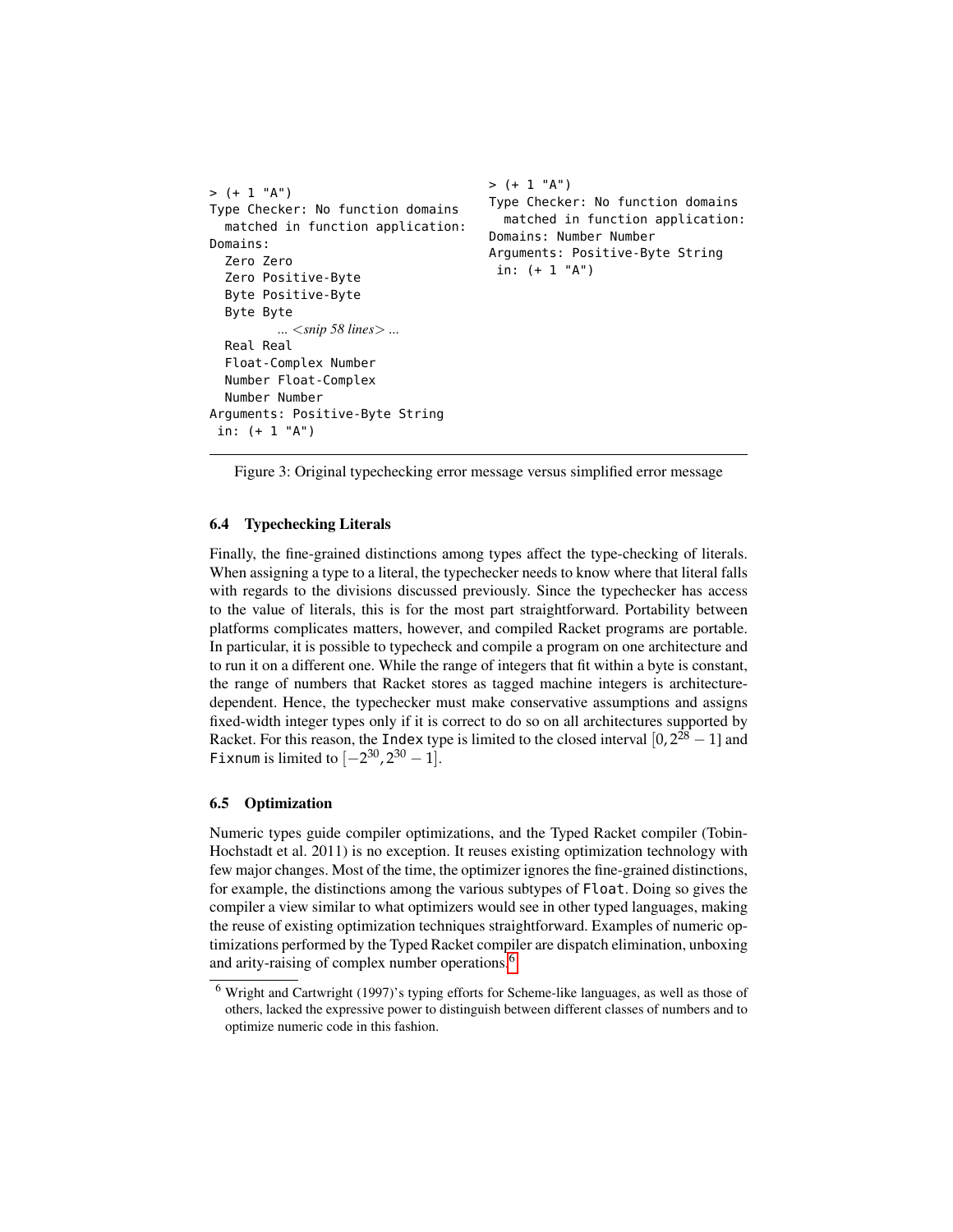## 7 Related Work

Many dynamic languages, such as Common Lisp (Steele Jr. 1994), Scheme (Sperber et al. 2009) and Smalltalk (Goldberg and Robson 1983) provide numeric towers. They also allow for mixed-type arithmetic and dynamically moving from one level of the tower to another. As far as programmer convenience is concerned, they offer most of the benefits of Typed Racket. Due to their dynamic nature, however, these languages provide little in terms of static checking. Other dynamic languages such as Python, and Ruby provide mixed type arithmetic and a numeric tower, but with fewer types, typically omitting exact rationals, complex numbers, and sometimes arbitary size integers as well.

Languages in the SIMULA 67 (Dahl 1968) tradition such as Java (Gosling et al. 2005), C (ISO 1999) and C++ (Stroustrup 2000) provide static checking, but let programmers escape the type system. These languages provide mixed-type arithmetic for a small number of specific cases, but beyond that, programmers have to rely on laborintensive operator overloading tricks in C++ or settle for an inconvenient notation. Typed functional languages, such as Haskell (Marlow 2010), Standard ML (Milner et al. 1997) and Ocaml (Leroy et al. 2010) provide static checking equivalent to numeric layers alone without subtyping. Haskell provides a large and extensible set of layers, but it does not support the sign and range properties of Typed Racket. Also, each of these languages have different stances on overloading. Ocaml does not provide any overloading for numeric operations. Programmers must choose between the + and +. operators depending on whether they are adding integers or floating-point numbers respectively. SML provides overloading in a small number of cases in the same way Java does. Finally, Haskell's type classes provide overloading, but disallow mixed-type arithmetic. Special handling of literals makes mixed-type arithmetic unnecessary in some cases, but in general explicit coercions between numeric types are necessary.

Finally, the Habit (Jones 2010) language is a dialect of Haskell for systems programming. Its type system enforces arithmetic properties about integers, provides a large variety of fixed-width integer types and aims to provide a large array of strong static guarantees. However, this significantly increases the proof obligation on the programmer. Although the kinds of guarantees Habit provides are valuable when writing highly reliable systems software, the costs of these guarantees are inconvenient for a general-purpose language. In addition, Habit focuses on integers and does not seem to provide support for interesting properties of other numeric layers.

## 8 Conclusion

To facilitate numeric programming in Typed Racket, we have supplemented an existing practical type system with a base type environment that supports rich specification, concise expression, static checking and effective optimization. The environment makes crucial use of several existing Typed Racket features: union types for defining a precise numeric hierarchy, function overloading via intersection types for expressing properties of operations, and occurrence typing for reasoning about predicates and comparisons.

Our design supports both the convenience of a numeric tower as found in untyped languages as well as the static checking available with modern typed languages. Additionally, we support strong specifications expressing sign, range, and layer information